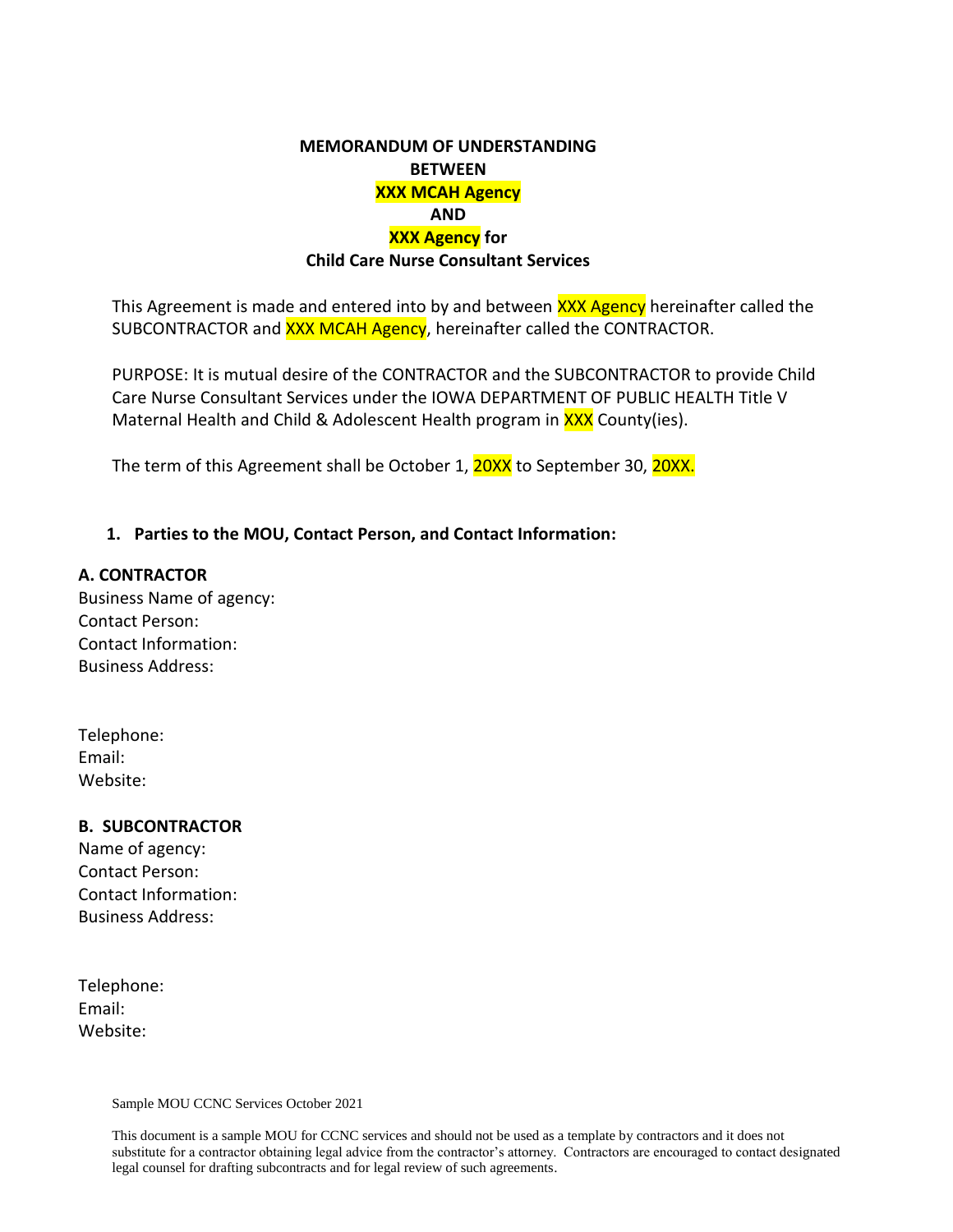## **2. Introduction and Background**

MH and CAH programs promote the development of community-based systems of preventive health care for pregnant women, children ages 0 through 22, and their families. Goals of the MCAH programs are to:

- Promote the health of mothers, children, and adolescents by ensuring access to quality MH and CAH preventive health services (including oral health care), especially for low-income families or families with limited availability of health services.
- Reduce infant mortality and the incidence of preventable diseases and disabling conditions.
- Increase the number of children and adolescents appropriately immunized against disease.

Fundamental to MH and CAH programs are services that are family-centered, community-based, collaborative, comprehensive, accessible, flexible, coordinated, culturally competent, and developmentally appropriate.

MCAH Agencies provide oversight and leadership for local CCNC programs by hiring, subcontracting, or collaborating with a community partner per Iowa law [\(IAC 441-118\)](https://www.legis.iowa.gov/law/administrativeRules/rules?agency=441&chapter=118&pubDate=01-20-2016). Healthy Child Care Iowa supports MCAH agencies to define the role and responsibilities of the Child Care Nurse Consultant in their service area.

CCNCs are defined in the Iowa Administrative Code 441-Chapter 118:

"Child care nurse consultant" means a registered nurse licensed in the state of Iowa who has completed training using a nationally approved curriculum for health and safety in child care and early education. The child care nurse consultant provides on–site consultation, technical assistance, and training to child care and early education providers regarding health and safety. The child care nurse consultant is employed by or has a written agreement with the local Title V MCH agency or contracts for service delivery directly through the statelevel Title V program administered by IDPH, BFH.

Child Care Nurse Consultation is an evidence-based practice that positively impacts child health outcomes and the quality of child care programs. $1$  The Child Care Nurse Consultant Program supports child care providers in meeting the health and safety needs of children in their care by providing outreach, on-site assessment, education, training, referral, special health care needs planning, and QRS assessment tools. The Child Care Nurse Consultant is a vital resource for child care providers at the local level.

## **3. Purpose of MOU**

The purpose of the MOU is to:

Form a collaboration to improve the health and safety policy and practice in child care

Sample MOU CCNC Services October 2021  $\overline{a}$ <sup>1</sup> *Caring For Our Children: National Health and Safety Performance Standards; Guidelines for early care and education programs. 4th edition. Standard 1.6.0.1 <https://nrckids.org/CFOC/Database/1.6.0.1>*

This document is a sample MOU for CCNC services and should not be used as a template by contractors and it does not substitute for a contractor obtaining legal advice from the contractor's attorney. Contractors are encouraged to contact designated legal counsel for drafting subcontracts and for legal review of such agreements.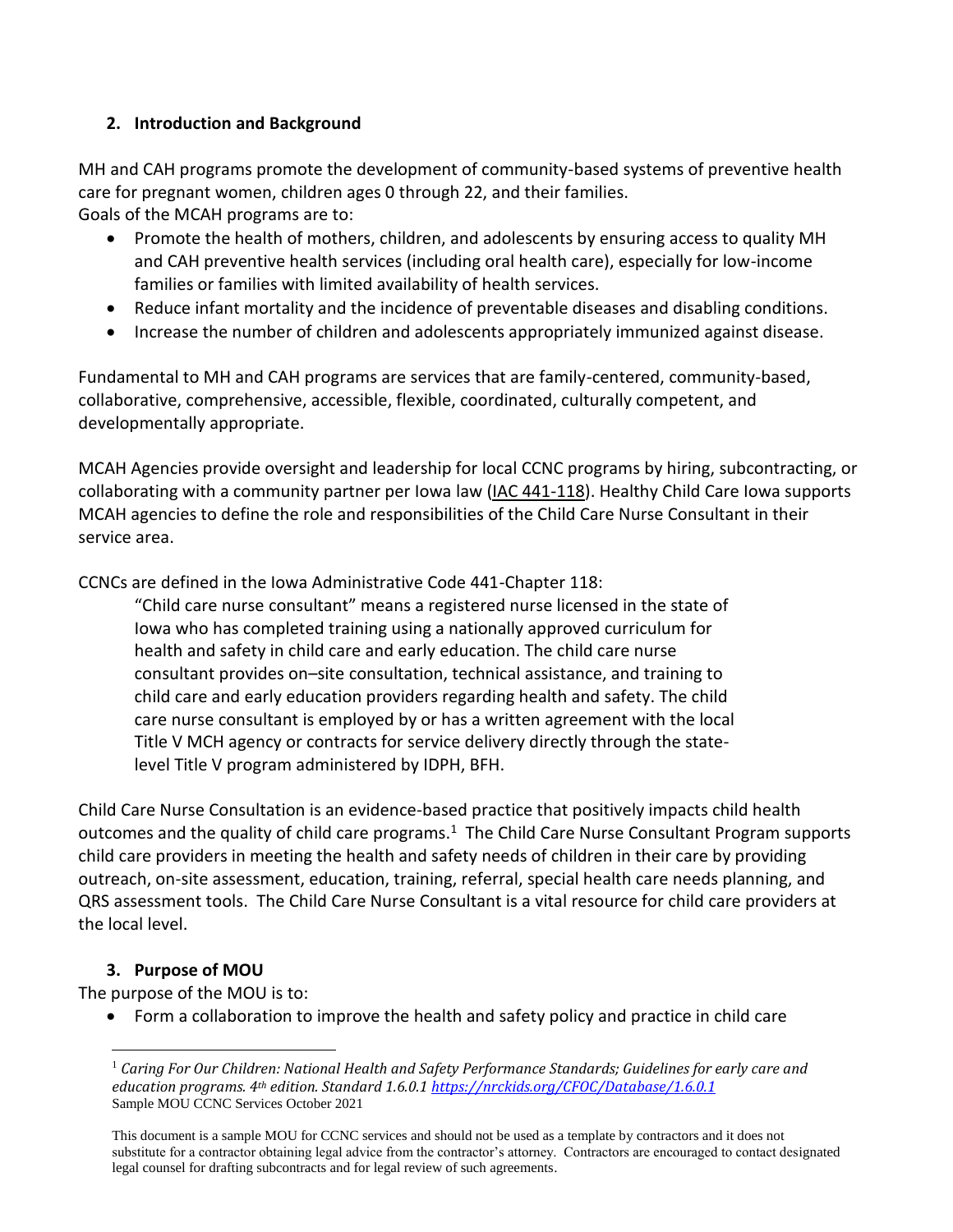businesses

- Define the business relationship and practices between the CONTRACTOR and **SUBCONTRACTOR**
- Define resources (human and material) available to support the CCNC program to assure healthy, safe, and developmentally appropriate child care environments
- Define collaboration on the mutual goals and performance measures as identified by the MCAH agency
- Support the active engagement of a registered nurse as a child care nurse consultant (CCNC) implementing the *Child Care Nurse Consultant Role Guidance to Achieve the Performance Measures and Annual Performance Standards* with child care businesses in the counties included in the MOU

## **4. Desired Outcome**

The desired outcomes of the MOU include:

- Designation of registered nurses (RN) to function as a CCNC as defined in the IAC 441-118
- Adherence to the *Child Care Nurse Consultant Role Guidance to Achieve the Performance Measures and Annual Performance Standards*
- Use of the nursing process by the CCNC to deliver assessment, consultation, and education to child care businesses, child care personnel, children and families served by the child care business
- Participation in the system-building activities within the MCAH Agency's service area
- Participation in the data recording and reporting activities designated by the MCAH Agency and the Iowa Department of Public Health

# **5. Responsibilities of Each Party in the MOU**

# **A. The CONTRACTOR shall:**

- 1) Work collaboratively to secure funding for CCNC services in each county of the service area
- 2) Prioritize CCNC services based on community needs assessment
- 3) Keep the SUBCONTRACTOR agency director and the CCNC informed of the full scope of health services and programs offered by the MCAH agency or subcontracted by the MCAH Agency in the service area
- 4) Include the CCNC as a member of the child health team
- 5) Make available to the CCNC information pertaining to child health needs and resources available in the service area
- 6) Keep the SUBCONTRACTOR informed of all organizational policy and procedures that may impact the activities, resources or availability of the CCNC

# **B. The SUBCONTRACTOR shall:**

- 1) Assure CCNC availability to respond to referrals for nursing consultation, technical assistance, and education to child care businesses located in the service area
- 2) Designate at **XX FTE** to fulfill the role of a Child Care Nurse Consultant serving child care

Sample MOU CCNC Services October 2021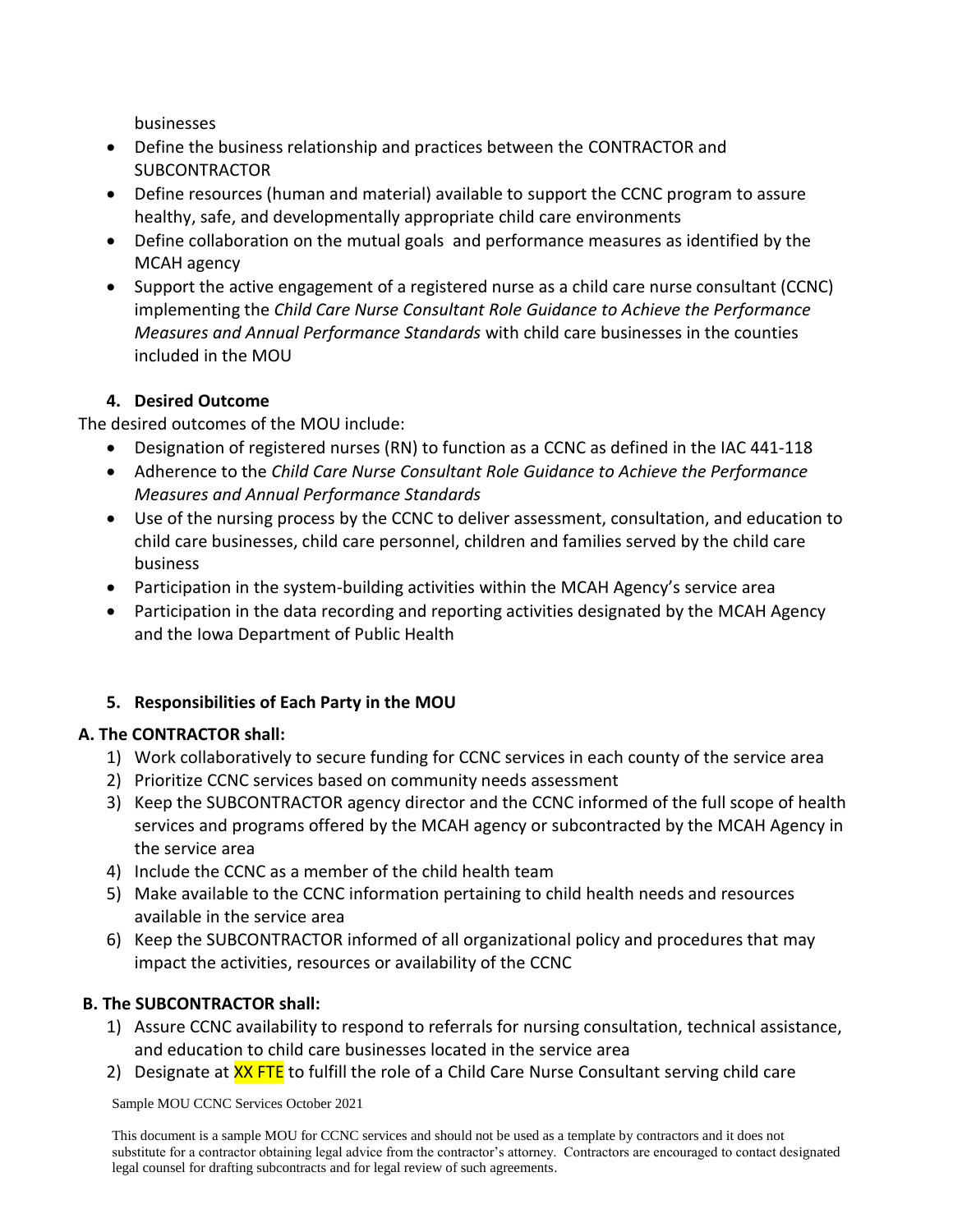businesses in XXX County(ies)

- 3) Adhere to *Child Care Nurse Consultant Role Guidance to Achieve the Performance Measures*  and Annual Performance Standards for SFY**XXXX** available at <https://idph.iowa.gov/hcci/consultants> and incorporated herein and within the RN scope of practice
- 4) Provide consultation, assessment, planning interventions and training by the CCNC with child care businesses in XXX County(ies) (you can add specific goals related to number of child care businesses serviced, number of trainings provided)
- 5) Assure that the CCNC creates an individual chart, and documents all interactions, for each child care business the CCNC serves
- 6) Maintain confidentiality of personal health care information pursuant to SECTION 9 of the GENERAL CONDITIONS of the IDPH contract
- 7) Report critical incidents related to performance of the role and confer directly with the MCAH Agency and Healthy Child Care Iowa representatives regarding concerns or questions related to CCNC activities
- 8) Accurately and thoroughly track requested information, and the following performance data for time period mm/dd/yyyy - mm/dd/yyyy
	- Amount of funding by funding source
	- Number of ECE programs participating with CCNC in service area (unduplicated)
	- Number of ECE programs participating with CCNC by category (QRS/IQ4K Levels 1-5)
	- Percent of ECE programs rating a 3 or higher in QRS/IQ4K
	- Number of visits to ECE programs by CCNC
	- Number of technical assistance contacts to ECE programs by CCNC
	- Percent of ECE programs receiving CCNC services that improve health and safety conditions in their early learning environments
	- Number of children with special health need by category:
		- o Asthma
		- o Allergy (includes anaphylaxis)
		- o Seizures
		- o Diabetes
		- o IEP/IFSP
		- o other
	- Number of children with a special health need with a care plan in place
	- Percent of children with special health needs with a care plan in place at the ECE program
	- Number of HCCI DHS approved trainings provided by the CCNC
		- o Number in attendance
	- Percent of participants that reported increased knowledge as a result of HCCI training
- 9) Report year end CCNC data to CONTRACTOR by mm/dd/yyyy.
- 10) Present CCNC program information/data quarterly/yearly to XXX community partner (local board of health, local early childhood Iowa, funder, etc.)
- 11) Provide the Iowa Department of Public Health, the MCAH Agency, and any of their duly authorized representatives with access, for the purpose of audit and examination, to any

Sample MOU CCNC Services October 2021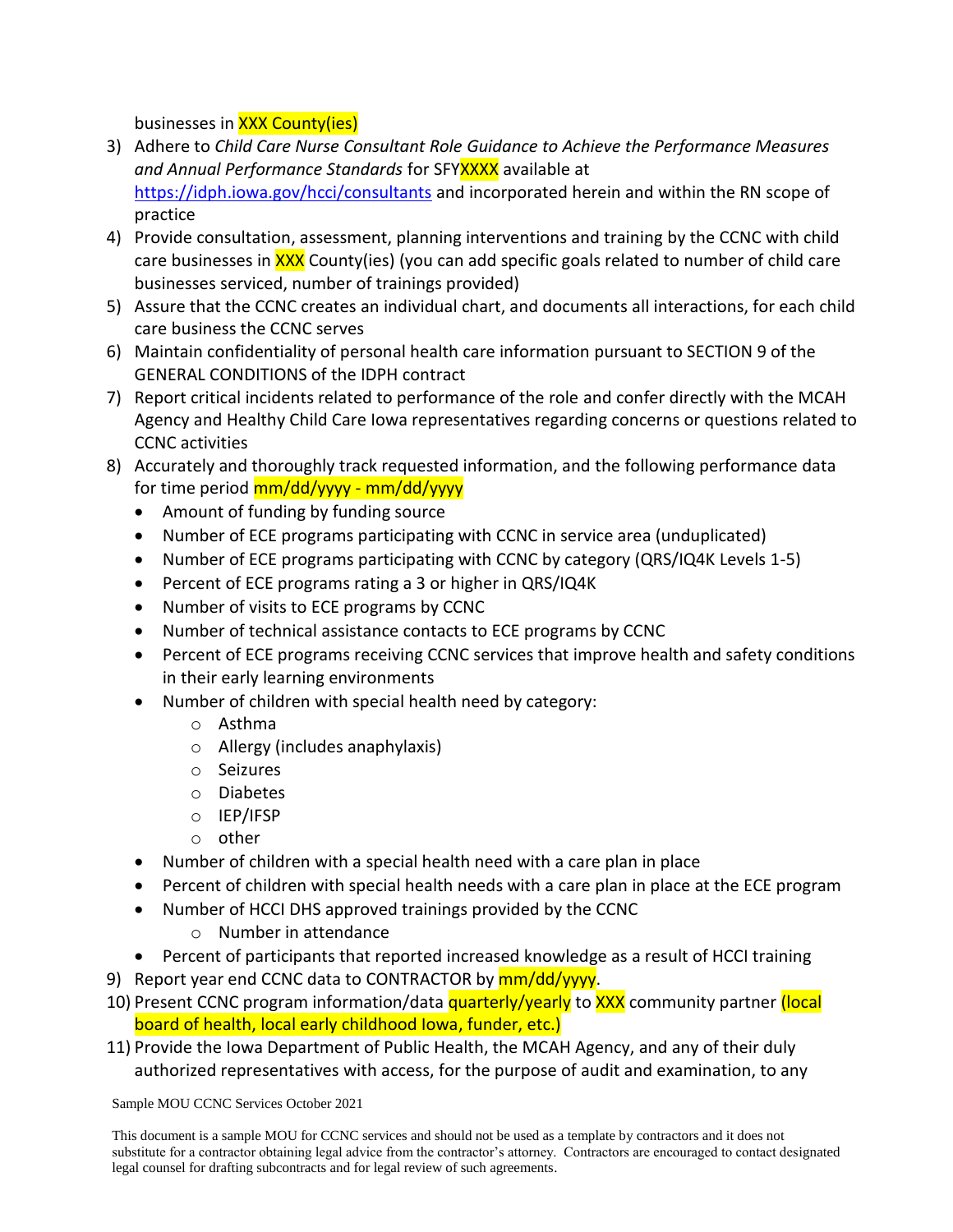documents, papers, and records pertinent to Title V MCAH and Healthy Child Care Iowa/CCNC program

- 12) Surrender CCNC records immediately upon completion of this MOU to the Iowa Department of Public Health, the MCAH Agency, or their duly authorized representative
- 13) Comply with the SPECIAL and GENERAL CONDITIONS of the MCAH contract between the MCAH Agency and the Iowa Department of Public Health
- 14) Maintain such insurance as required by applicable federal and state law and regulations.
- 15) Other (look at your agency subcontracts for additional items you may want to add)

| <b>Child Care</b> | <b>Location of</b>      | <b>Business Telephone</b> | <b>Work Schedule</b>         |
|-------------------|-------------------------|---------------------------|------------------------------|
| <b>Nurse</b>      | <b>Office</b>           | <b>Cell Phone</b>         | (include the days of         |
| <b>Consultant</b> | and                     | <b>Email</b>              | week and hours               |
| Name and          | counties                |                           | scheduled)                   |
| FT <sub>E</sub>   | the CCNC                |                           |                              |
|                   | will serve              |                           |                              |
| <b>Example:</b>   | <b>Business</b>         | Phone: 000-000-           | Schedule:                    |
| Susan Doe         | <b>Address:</b>         | 0000                      | Monday, Tuesday,             |
|                   | $417 - 8$ <sup>th</sup> | Cell: 000-000-0000        | and Wednesday 8              |
| FTE: 0.6          | <b>Street</b>           | Email:                    | a.m.-4:30 p.m.               |
|                   | Happy                   | sdoe@happynet.net         | Schedule is flexible to      |
|                   | Dale, IA                |                           | allow for                    |
|                   | 50000                   |                           | evening/weekend              |
|                   |                         |                           | training.                    |
|                   | <b>Counties</b>         |                           |                              |
|                   | Served:                 |                           | $\bowtie$ available evenings |
|                   | Lucas                   |                           | with advanced                |
|                   | Marion                  |                           | scheduling                   |
|                   |                         |                           | $\boxtimes$ available        |
|                   |                         |                           | Saturdays with               |
|                   |                         |                           | advanced scheduling          |
| Name:             | <b>Business</b>         | Phone:                    | Schedule:                    |
|                   | <b>Address:</b>         | Cell:                     |                              |
| FTE:              |                         | Email:                    | available evenings           |
|                   |                         |                           | with advanced                |
|                   | <b>Counties</b>         |                           | scheduling                   |
|                   | Served:                 |                           | available                    |
|                   |                         |                           | Saturdays with               |
|                   |                         |                           | advanced scheduling          |

#### **6. Designation of CCNC personnel and contact information**

## **7. Employment Practices**

Tobacco Free Workplace

Equal Employment Opportunity

Sample MOU CCNC Services October 2021